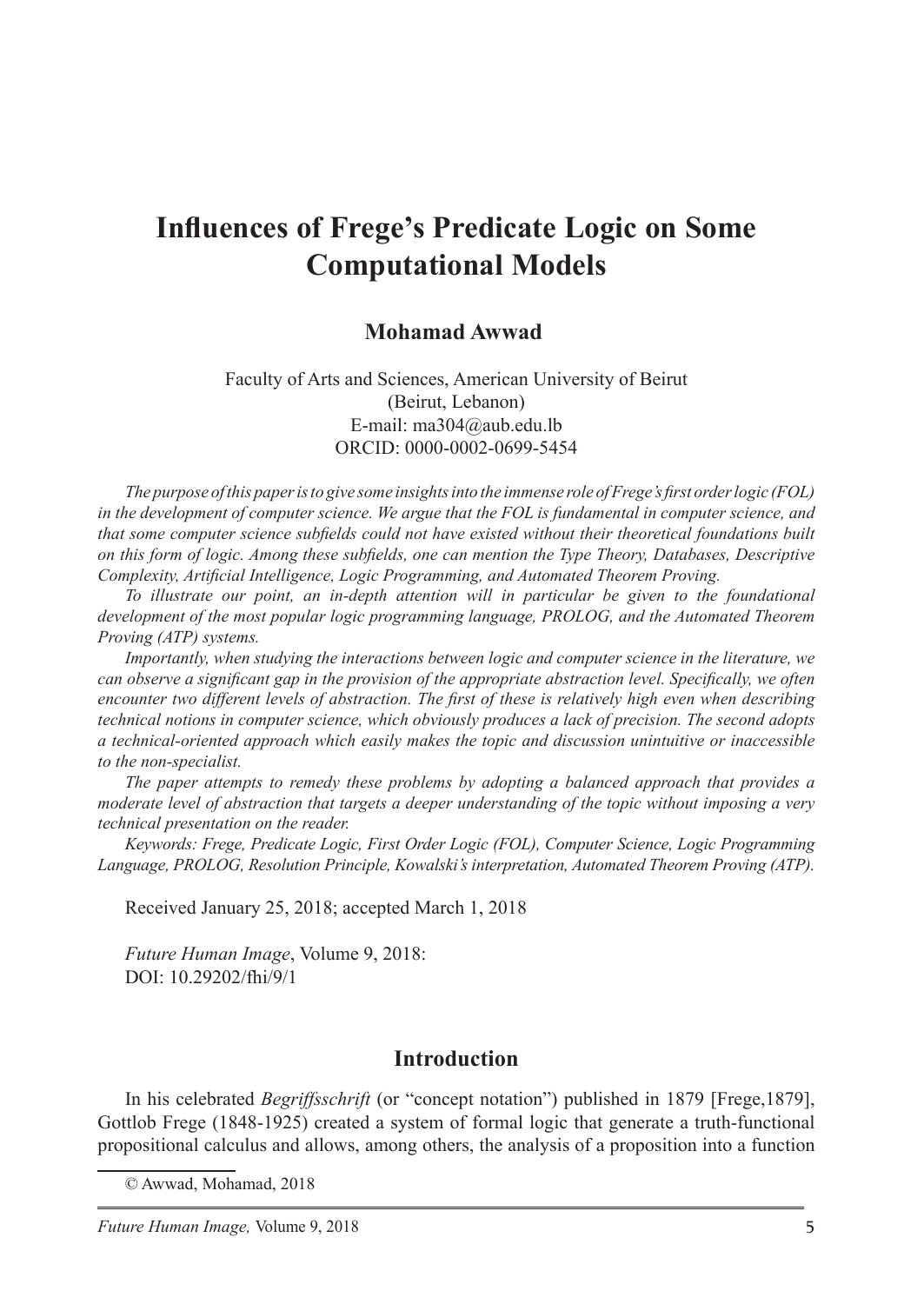and an argument instead of a subject and a predicate. This system, that mainly encompasses first order logic (FOL), introduces the notion of universal quantifiers, and implicitly that of existential quantifiers, allows performing any deduction based on the form of the expressions.

A century later, in his article on Computational Logic [Robinson, 2000], J.A. Robinson, who had introduced the Resolution Principle in 1965, considers FOL to be "all the logic we have and all the logic we need". He points out to the central place of FOL in Logic as a discipline that had been developing since twenty centuries. He argued that "FOL can be used to set up, as first order theories, the many 'other logics` such as modal logic, higher order logic, temporal logic, …, quantum logic; and so on and so on". He considered that all these logics are based on One Logic: the first order logic; in his words "The `other logics` are simply notations reflecting syntactically sugared definitions of notions or limitations which can be formalized within FOL. There are certain universal reasoning patterns, based on the way that our minds actually work, and these are captured in FOL".

The importance that Robinson gives to FOL in the development of Logic can be extended to other disciplines such as Philosophy, in general, and the Philosophy of Mathematics in particular, precisely because Frege's main objective and so-called *programme* was to show that the whole of arithmetic can be deduced within his logical system that includes all the deductive inferences in mathematical use. In fact, Frege had a major target of reaching certainty and eliminating any conclusion uniquely based on intuition.

The direct consequence of Frege's work was the creation of a syntactic system aiming at reducing, if not eliminating, deductive errors in that system. Based on all these ideas, logical inferences could consequently be done by a pure mechanical process. As is well-known his programme of deriving the whole of arithmetic within his system turned out to be inconsistent; however, its influences on the development of computer science, many decades later, were of immense importance and remains relevant 140 years after its first publication.

The term FOL, used equivalently in this paper with Predicate Logic PL, or First Order Predicate Calculus FOPC in some other resources, has provided an artificial language with precise grammar rules that could be considered "the ancestor of all programming languages in use today" as Martin Davis said in his book `The Universal Computer` [Davis, 2000].

The notions of predicate logic, formalization, syntax, deductive reasoning and inference rules, made possible the idea of developing mechanical computational processes. These processes are simply the raison d'etre in computing science. Consequently, FOL has been impacting a wide number of subfields in computer science. As we have mentioned in the abstract, the Logic Programming Languages, PROLOG, and the Automated Theorem Proving Systems will be brought into prominence in this paper.

After more than two decades of discoveries and development in computer science, J.A. Robinson defined in 1965 [Robinson, 1965] the clausal form, a special form of predicate logic, with a single rule of inference. Robinson's *improved* resolution principle is a cornerstone in logic programming languages; it has initiated a decisive consequence in the development of PROLOG (Programming in Logic) by Colmerauer and Roussel [Colmerauer, 1972]. These developments including Kowalski's interpretation [Kowalski, 1974] represented a decisive tool in implementing machine learning programs based on Muggleton's notion of inductive logic programming [Muggleton, 1992]. In addition, the resolution principle turned out to be a very effective tool of Automated Theorem Proving, a sort of effective logic programs used to verify and prove important, usually hard, constraints. Most of these computer notions are the consequences of Frege's predicate logic.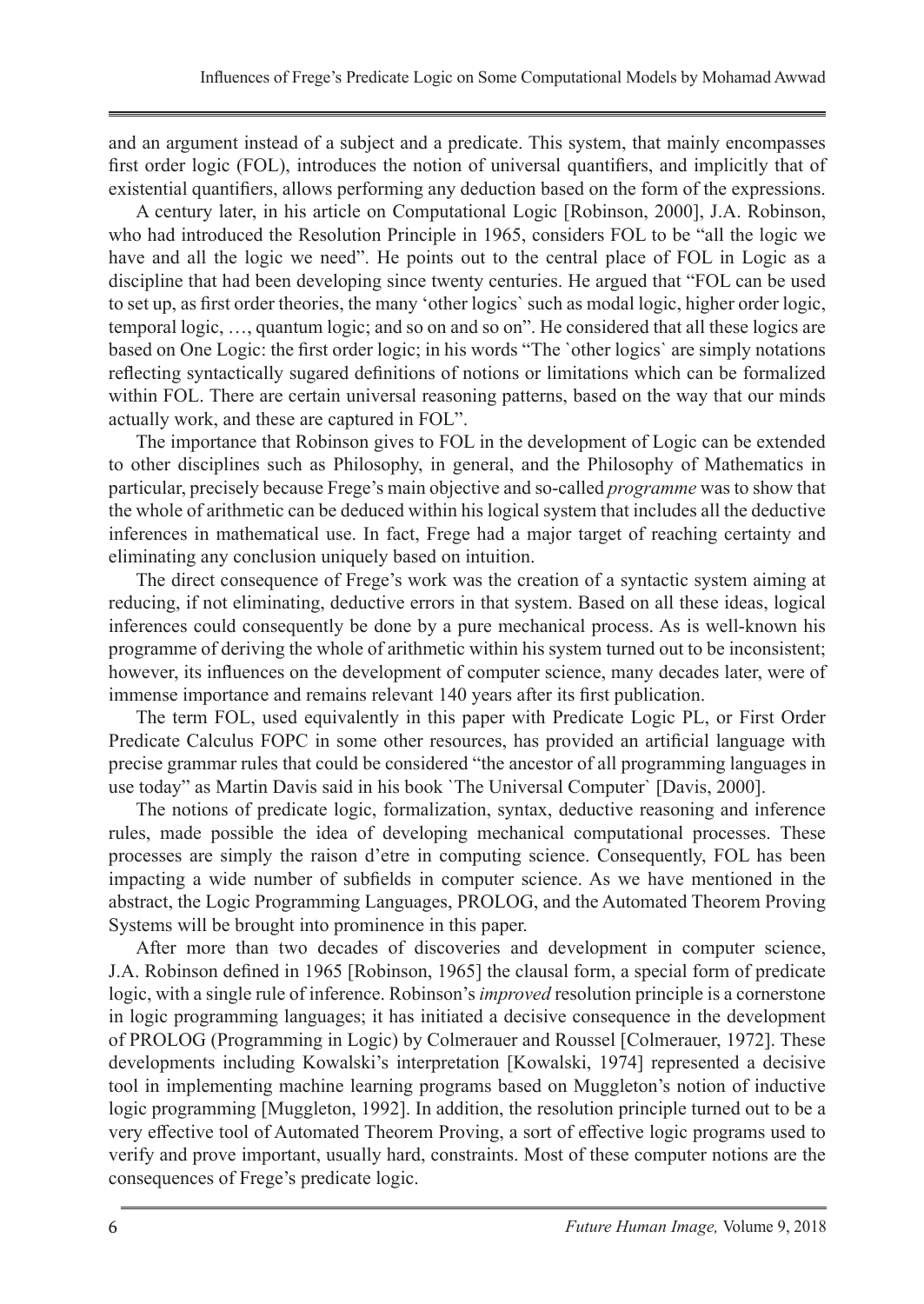In the first part of this paper, we introduce Frege's predicate Logic (often denoted by FOL) using its modern syntax and showing the high expressiveness it can have as opposite to what had been used before its introduction. In the second part, we expose Kowalski's interpretation of the predicate logic as a programming language, followed by putting some notions, such as the Horn clauses and the resolution principle, at the center of PROLOG and the ATP developments. These two topics are respectively discussed in detail in the third and the fourth parts of the paper. The conclusion highlights some future investigations on the role of FOL in other subfields of computer science.

### **2. Overview of Frege's predicate logic**

his section introduces the main terms used in the predicate logic and shows its high level of expressiveness by giving some examples written in modern predicate logic that might not have been sufficiently precisely expressed before Frege's development of his logic.

A *term* can be a simple name of object ('5'), a *complex term* representing an object ('5-2'), or a sentence which is a well formed sequence of complex terms. These complex terms are usually considered as *functions* having *arguments*. Any concept is an *n-place* function which maps every argument to a *truth-value*, true or false, and produces a truth-value.

In Frege's predicate logic, a predicate is analyzed as *concept* which is a special case of a function. In this sense, Frege's logic is a functional application rather a predicate application which is exactly the opposite of the modern use of functions and predicates (or relations).

In addition, more complex expressions requiring for example the negation and the conditional are possible in the Frege's notations. Frege used the identity sign to represent the equivalence of two conditions. This is usually replaced by the biconditional in the modern texts.

On the other hand, the *quantification* is fundamental in Frege's logic. The use of 'every' and 'some' makes his logic deal with more complex inference rules. Note that Frege has not introduced the existential quantifier in his symbolic system, but this is obviously obtained by using the negation and the universal quantifier.

It is important to mention that in Frege's logic a relation Rof the form ∃*x, R (x, instance)*  or of the form ∃*x, R (instance, x)* are both instances of a single inference rule. Formally, this relation can capture these two inferences as follows:  $R(a_1, a_2, ..., a_n) \to \exists x, R(a_1, ..., x, ..., a_n)$ where the relation R has possibly *n* arguments, and  $a_{\nu}$ ,  $a_{\nu}$ , ...,  $a_n$  are constants  $\forall a_{\nu}$ ,  $1 \le i \le n$ .

This means that the variable *x* can precede or follow the constant *instance* in the list of arguments of *R* without modifying the structure of the inference rule. The variable *x* is *bound* (belonging to a values domain) by what is called variable-binding operators "some x is such that".

In addition, Frege's logic permits to express ideas like "every function *f* is such that" and "some function *f* is such that". This possibility, that allows quantification over functions similarly over objects, describes, in fact, a second-order predicate calculus. For example, if the two arguments  $x$  and  $y$  fall under the concept function  $f$ , then this second-order predicate calculus expression can be written as  $\forall f, f(x) \leftrightarrow f(y)$ .

Furthermore, the use of nested quantifiers in Frege's logic is one of the most remarkable new possibilities. With Frege, the quantifiers can be combined to express more complex propositions. For example, the difference between the two sentences "Every man loves a woman" and "There is some woman whom every man loves" is easily expressed without any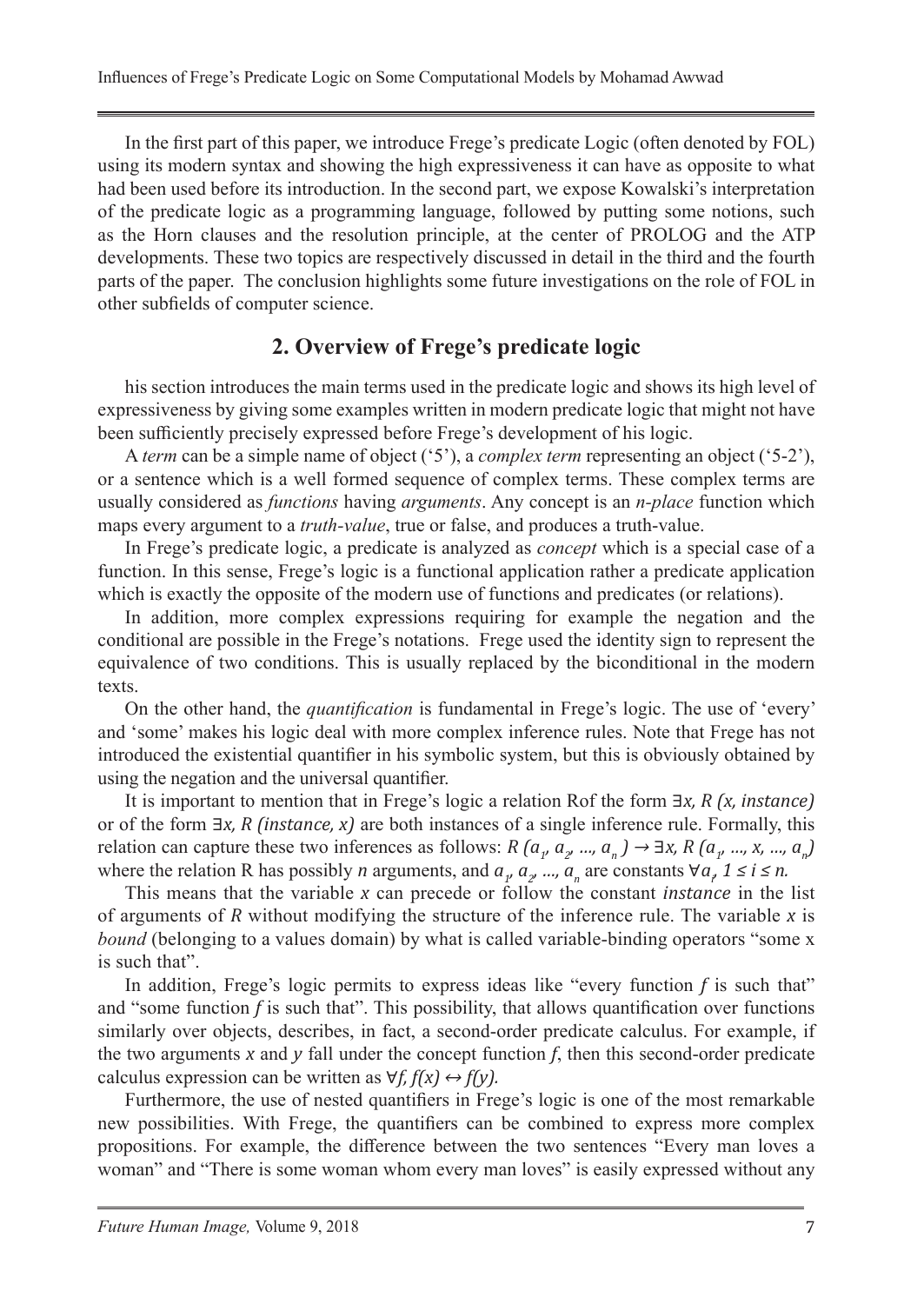ambiguity by using two nested quantifiers which was not possible to express accurately before Frege. These two sentences are, respectively, expressed as follows using modern symbols:

> (∀*x*)(∃*y*) (*Man*(*x*) *→ (Woman(y*) ∧ *Loves(x,y*))) *(*∃*y*)*(*∀*x*) *(Woman(y*) ∧ *(Man(x*) *→ Loves(x,y*))

Based on this powerful expressiveness of the FOL, many definitions in Mathematics became very precise using nested quantifiers. A typical example in calculus is the difference between the definitions of the continuity and the uniform continuity of a function. Using the modern symbols of Frege's predicate logic, these two definitions can be accurately expressed using nested quantifiers as follows:

The continuity of  $f: (\forall \varepsilon)(\forall x)(\exists \delta)(\forall y)(|x-y|<\delta \rightarrow |f(x)-f(y)|<\varepsilon)$ 

The uniform continuity of  $f: (\forall \varepsilon)(\exists \delta)(\forall x)(\forall y)(|x-y|<\delta \rightarrow |f(x)-f(y)|<\varepsilon)$ 

It is important to mention two fundamental properties in Frege's predicate logic: the *soundness* and the *completeness*. A deductive system is called complete if every logically valid formula is the conclusion of some formal deduction. In other words, if the output is satisfiable, then the inputs must also have been *satisfiable* (if it is possible to assign an interpretation making the formula true).

Conversely, the soundness is the fact that only logically valid formulas are provable in the deductive system. This means if the inputs of an inference rule were satisfiable, then its output would also be satisfiable.

Fortunately, the predicate calculus is *sound* and *refutation complete* (the predicate logic system is able to derive false from every set of formulas which are *unsatisfiable)*. This means that given a formula in predicate logic with no interpretation that can make it true, it follows that the system *can* derive *false* from that formula. The idea of refutation is central in automated theorem proving and will be discussed below in the text. These two fundamental properties of the predicate logic are primary due to the Herbrand and Gödel theorems.

Hence, based on these fundamental definitions, a syntactic and semantic correspondence between the predicate logic and programming languages can be shown now. This correspondence is known to be the Kowalski's interpretation and is elaborated upon in the following section.

### **3. Predicate Logic as Programming Languages**

It is fascinating to see how a formal first order logic system developed by Frege for a philosophical status of Mathematics is *interpreted* one century later as a computer programming language. Kowalski's interpretation considers part of the predicate logic supplemented by Robinson's principle discussed below to give, with Van Emden, syntactic and semantic meanings to the predicate logic which is *understood* as a programming language. In this section we start introducing this interpretation before discussing the Robinson's principle.

#### **3.1 Predicate logic and Kowalski's interpretation**

In his celebrated article "Predicate Logic as Programming Language" written in 1974, R. Kowalski gave an interpretation of Predicate Logic as a programming language based on the interpretation of the sentence  $(A_1 \wedge A_2 \wedge ... \wedge A_n) \rightarrow B$  as procedure declaration, where *B* represents the procedure name, and  $A_1$  to  $A_n$  are the procedure calls representing the body of the procedure.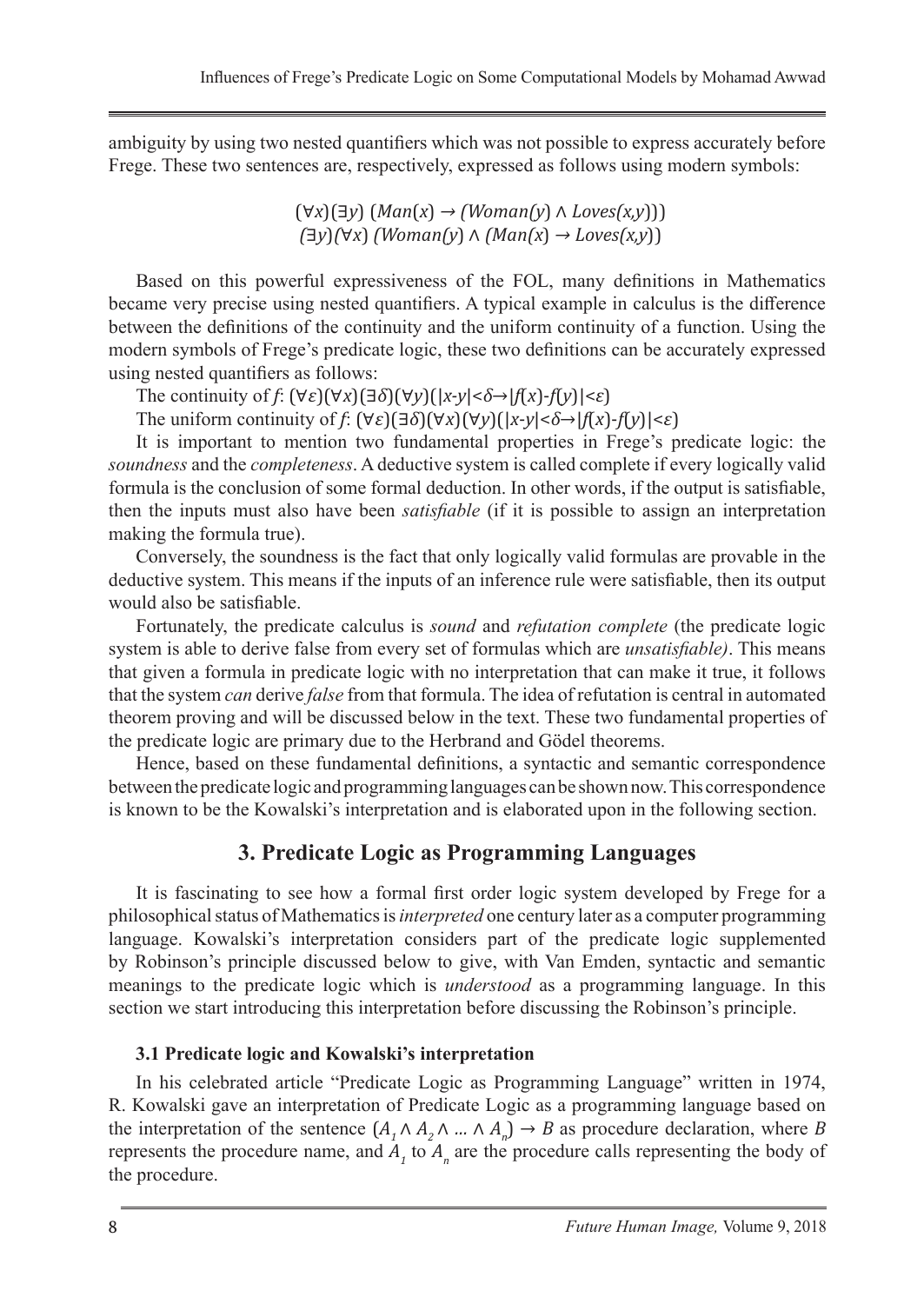In this interpretation, a problem to be solved is seen as a theorem to be proved, and a proof is a set of computations generated by a Theorem-Proving mechanism which executes the program put in the axioms.

Importantly, Kowalski's interpretation is based on the notion of *clausal form*. An expression or sentence in clausal form is a set of clauses, and a single clause is a pair of sets of atomic formulas, called also literals, having the following form:

$$
A_{1}, A_{2}, ..., A_{n} \rightarrow B_{1}, B_{2}, ..., B_{m}
$$
 (1)

In this context, an atomic formula is a *k-place* predicate symbol of *k* terms of the form *P*  $(t_1, t_2, \ldots, t_k)$ . Every term  $t_i$  can be a variable *or an h-place* function symbol where the function's arguments are terms. The predicate symbols, the function symbols, and the variables are mutually disjoint.

It is also important to interpret the semantic of the *set of clauses* as a conjunction  $C_1 \wedge C_2 \wedge ... \wedge C_n$  and each clause of the form (1) with k variables  $x_1, x_2, ..., x_k$  is interpreted as an implication using a universal quantifier. This clause can be described as  $\forall x, i = 1...k$ :  $A_1 \wedge A_2 \wedge ... \wedge A_n \rightarrow B_1 \vee B_2 \vee ... \vee B_m$ .

Remark that the neutral truth-value of the conditional part  $A_1 \wedge A_2 \wedge ... \wedge A_n$  is true, and the neutral truth-value in the conclusion  $B_1 \vee B_2 \vee ... \vee B_m$  is False. This remark will be used below in the text when analyzing the different cases of these clausal forms.

Note that this form is equivalent to a disjunction of terms based on the fact that  $(p \rightarrow q) \leftrightarrow (\neg p \vee q)$ , and a sentence of clauses, seen as conjunction of disjunctions, is usually called a CNF (Conjunctive Normal Form or Clausal Normal Form).

In the same paper, Kowalski considers that a clausal form constitutes a natural language that expresses thought in line with what Robinson has already done by introducing efficiently the resolution principle.

In the above, we have given an overview of the language's syntax, i.e. the form in which a sentence can be written, of a predicate logic sublanguage. In order to understand the meaning of these sentences using a programming language terminology, another discussion of the semantic of that sublanguage is required. This is the purpose of the next section that matches every form of a predicate logic sentence with its behaviour when executed in a logic programming language.

Such a sentence is written in so-called Horn clauses, previously pointed to by A. Horn in 1951, turned out to be fundamental in Logic programming languages (see infra). These special sorts of clauses are discussed in the following subsection.

#### **3.2 Horn clauses and programming semantics of Frege's logic**

In this paragraph, we analyse all the possibilities of a clausal form written in a suitable form, the Horn clause, which used in computer programming. This will prove helpful in understanding the functionalities of PROLOG language introduced in section 4.

A Horn clause is a clause with at most one positive literal in the conclusion (or equivalently at most one positive literal when the clause is written as a disjunction of terms. This definition, describing a sub-language of predicate logic, generates four different cases of a Horn clause.

The semantic interpretation of these cases in term of programming language meanings represents two ideas. The first is a basis theoretical *correspondence* of a subset of predicate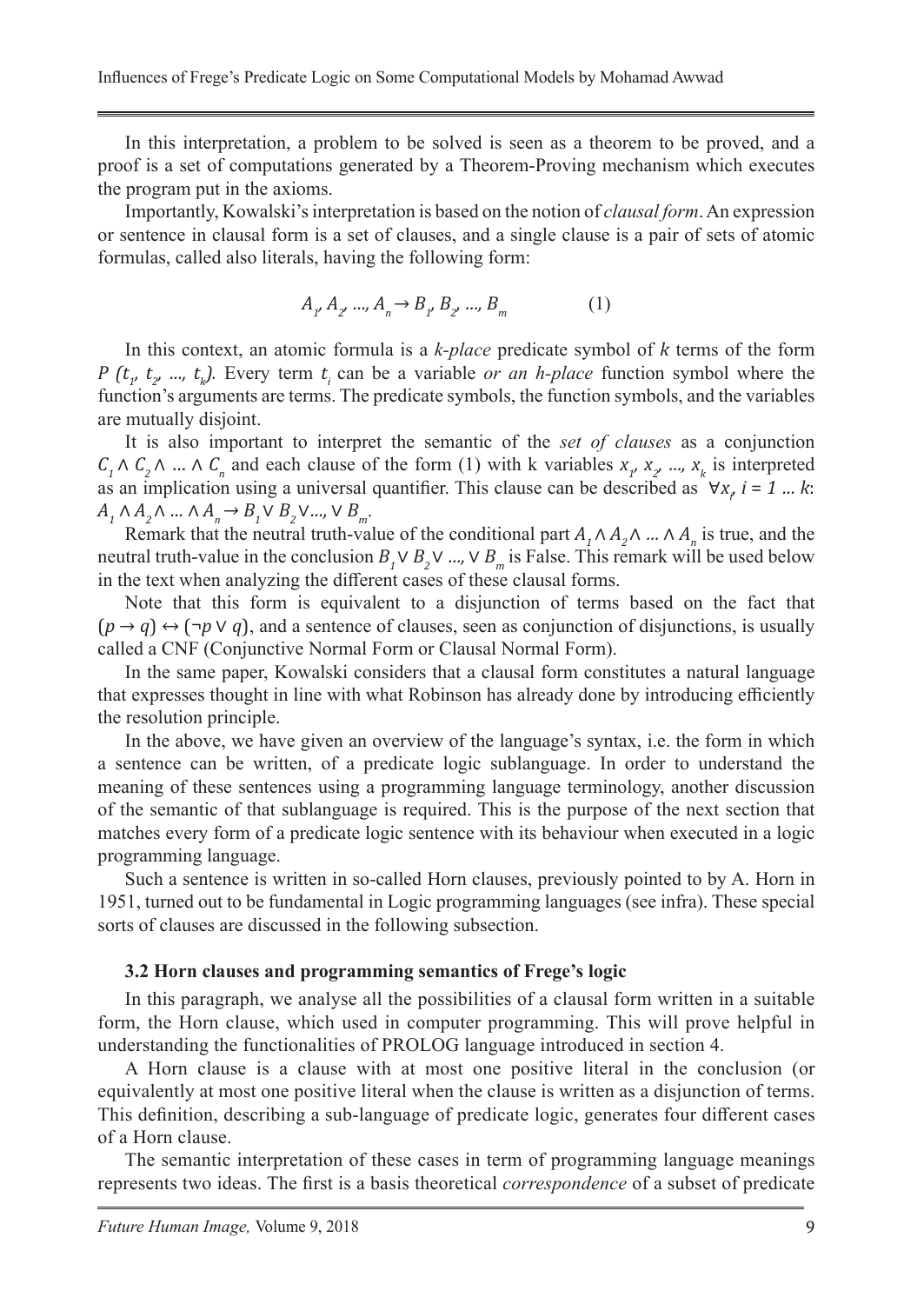calculus form, written as a Horn clause, and programming language. The second is a fundamental contribution to the development of a Logic Programming Language, PROLOG.

This point will be re-discussed below in the text.

The four cases of a Horn clause are the following:

- 1. The *null clause* where no literals are used in the condition neither in the conclusion. In programming language interpretation, it corresponds to a halting instruction or reaching-the-goal instruction. In a procedural meaning, it is an anonymous procedure without body.
- 2. No literals in the condition and one literal in the conclusion. This takes the form  $\rightarrow$  *B*, which is equivalent to  $\overline{true \rightarrow B}$  and also equivalent to  $\neg true \vee B$  corresponding to exactly one positive literal (*B*). Again remember that True has replaced the empty part as a neutral truth-value among the conjunctions. The meaning of this form is simply a Fact. It corresponds to a procedure without body.
- 3. When there is n literals in the condition and no literals in the conclusion. The sentence form is  $(A_1 \wedge A_2 \wedge ... \wedge A_n) \rightarrow$ ; this is equivalent to  $(A_1 \wedge A_2 \wedge ... \wedge A_n) \rightarrow false$ . Its interpretation is seen as a goal instruction. The goal consists of executing the list of procedure calls  $A_1$ ,  $A_2$ , ...,  $A_n$ . In this case, the main procedure is considered anonymous.
- 4. The more general case is  $(A_i, A_{i'}..., A_n) \to B$ . This case with exactly one positive literal (*B*) is usually called *definite clause.* As used before, the conclusion B corresponds to a procedure name, and the condition  $(A_1, A_2, ..., A_n)$ , the procedure body, is a set of n calls.

This discussion leads us now to introduce the resolution principle, a powerful way to generate a solution from a set of clausal sentences by, roughly speaking, finding two identical predicates and trying to substitute a variable by a constant. We will see that these two operations, Matching/Instantiating, constitute the computational core of PROLOG.

#### **3.3 The role of the resolution principle in logic of programming languages**

As previously mentioned the importance of the resolution principle in logic programming language stems from the fact that it has been developed as specific operations applied on a subset of the predicate logic. Its main objective is to provide a powerful mechanical process in a computerized theorem-proving. This principle has been improved by Robinson and played a central role in Kowalski's work discussed supra. Even though Robinson's work precedes that of Kowalski, the high impact of this principle on PROLOG language led us to introduce these concepts in this order, on our way towards section 4 that will focus on PROLOG functioning in some detail.

The Resolution Principle (RP) is an inference rule used in theorem proving by refutation (i.e. tries to find a contradiction of the negated rule to be proven). This principle deals with Skolemized formulas of the form  $\forall x_1, ..., \forall x_n, X$ , where *X* is a CNF formula without quantifiers.

In propositional logic, Modus Ponens can be considered as a special case of the resolution principle:  $((p \rightarrow q) \land p) \rightarrow q$  or again  $((\neg p \lor q) \land p) \rightarrow q$ . The general case is a single inference rule that entails a new clause from two clauses containing complementary literals  $(p \land \neg p)$ .

Interestingly, a generalized approach can be applied to clauses in predicate logic. The resolution principle in predicate logic is based on a key technique called the *Unification*. The Unification is a sort of matching operation that takes two terms and tries to make them identical by instantiating the variables in both terms.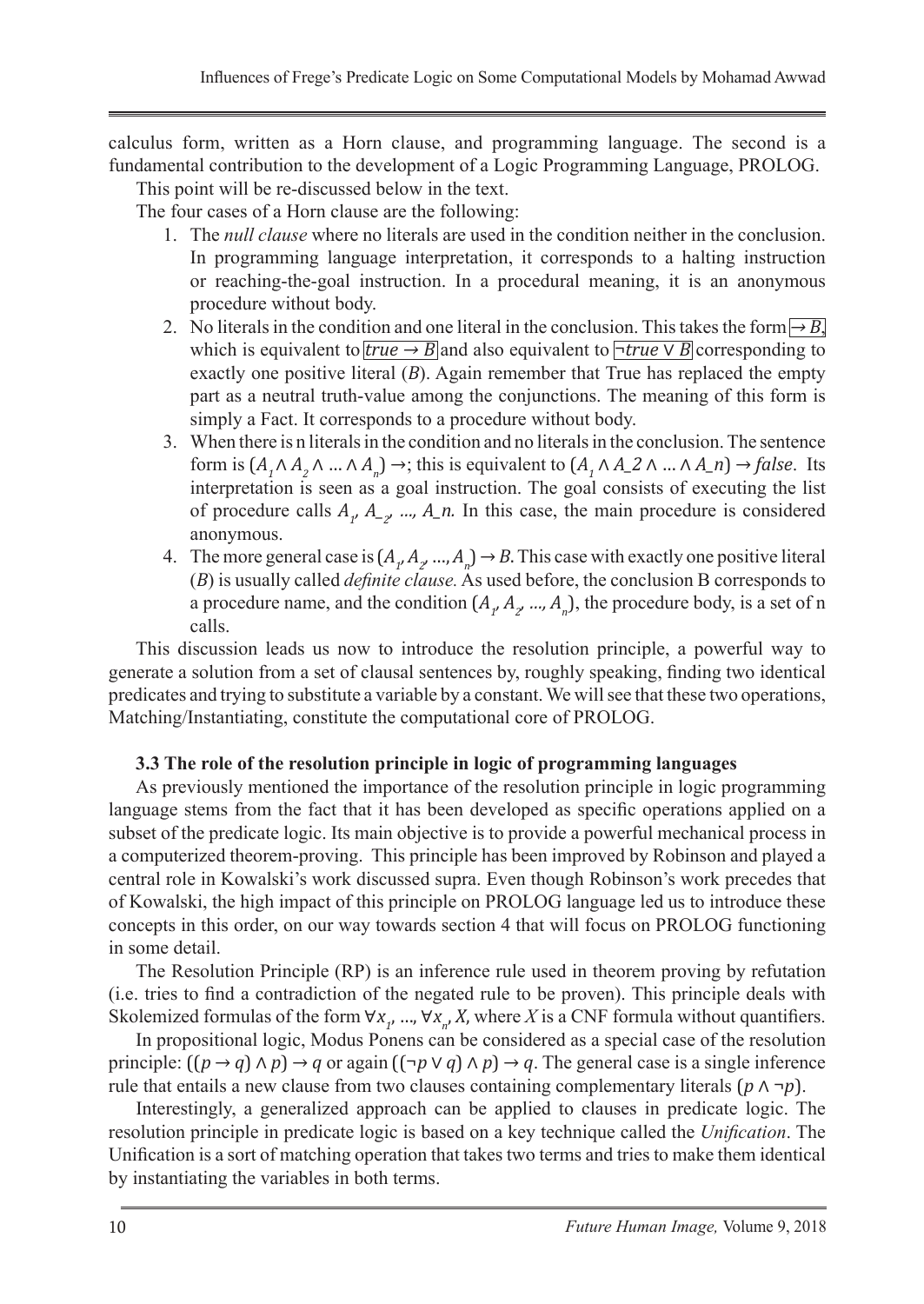For example, if we have  $\forall x$ ,  $(A(x) \rightarrow B(x)) \land A(t)$  we can obtain  $B(t)$  when applying the resolution principle and using the unifier [*x*/*t*]*B*(*t*).

Remark that usually this is written by omitting the quantifiers and by using the CNF form. It becomes  $((\neg A(x) \lor B(x)) \land A(t)) \rightarrow B(t)$ .

This Unification allows the creation of *factors* which reduce the duplication of terms.

For example, *P*(*x*) ∨ ¬(*Q*(*f*(*x*), *a*)) ∨ *P*(*g*(*y*) ) is factored to *P*(*g*(*y*)) ∨ ¬(*Q*(*f*(*g*(*y*)), *a*).

In terms of Kowalski's interpretation, the resolution principle is seen as procedural semantics.

The procedure invocation can be used to generate new procedure (or assertions). For example, given a procedure *Ai* that matches a procedure name *B* using a substitution function *f* with  $(A_1, A_2, ..., A_n) \to A$  and  $(B_1, B_2, ..., B_m) \to B$ , a new procedure is generated as follows:  $(A_1, A_2, ..., A_m) \to A$  $A_2, ..., A_{(i\cdot 1)}$ ,  $B_{1}B_{2}...B_{m}$ ,  $A_{(i\cdot 1)}$ , ...,  $A_n$  *f* where *f* is a function that substitutes a variable by a term.

The Horn clauses form and the resolution principle are of high importance in computational logic in general, and in the automated theorem proving in particular. One reason of the effectiveness of the Horn clauses in theorem proving is the fact that the resolvent, the produced clause by resolution, of two Horn clauses is itself a Horn clause, and the resolvent of a goal clause and a definite clause is a goal clause.

While it is known that the resolution principle was already discussed by Davis and Putnam in 1960, their algorithm worked unfortunately in an exhaustive instantiation way over a formula which creates what is called a "combinatorial explosion". Robinson's effective solution used a unification algorithm that allows the instantiation process to act during the proof until the finding of a contradiction. By doing that, this "combinatorial explosion" has been avoided.

In sum, the refined resolution principle, based primary on Frege's first order logic, has perfectly prepared the theoretical foundations to create a new logic programming language. This language is called PROLOG and remains used today in Artificial intelligence and many other applications.

### **4. The place of Frege's logic in PROLOG'S origin**

PROLOG (Programming in Logic), a programming language based on the predicate logic is perhaps the most natural and representative example of the influences and the "success" of Frege's logic in computer science. It was developed in 1972 by A. Colmerauer with P. Roussel with a first intention of creating a declarative language. The program is basically expressed as facts and rules to describe relations, and a query that generates a sequence of computations over these facts and rules. It is a sort of formulas assumed true and representing the premises in predicate logic. These formulas are written as Horn clauses. When trying to answer a query, PROLOG builds a search tree using the resolution and unification principle. The procedural semantics of PROLOG is a procedure trying to satisfy a set of goals. The procedure lists the truth or falsity of this set of goals and their respective unifications (or instantiations). A very important mechanism in PROLOG is the automatic backtracking in order to find other solutions. This idea is, by itself, a corn stone in the development of predicate logic evolving from a formal system describing truths to a sort of mechanical process to generate new truths from a set of premises and inference rules.

In PROLOG, a definite clause works as a goal-reduction procedure, and its syntax is shown in reverse form as exactly used by Kowalski. For example, the definite clause *B* ←  $(A_1 \land A_2 \land ... \land A_n)$  is interpreted as "to prove *B*, prove  $(A_1 \land A_2 \land ... \land A_n)$ " to highlight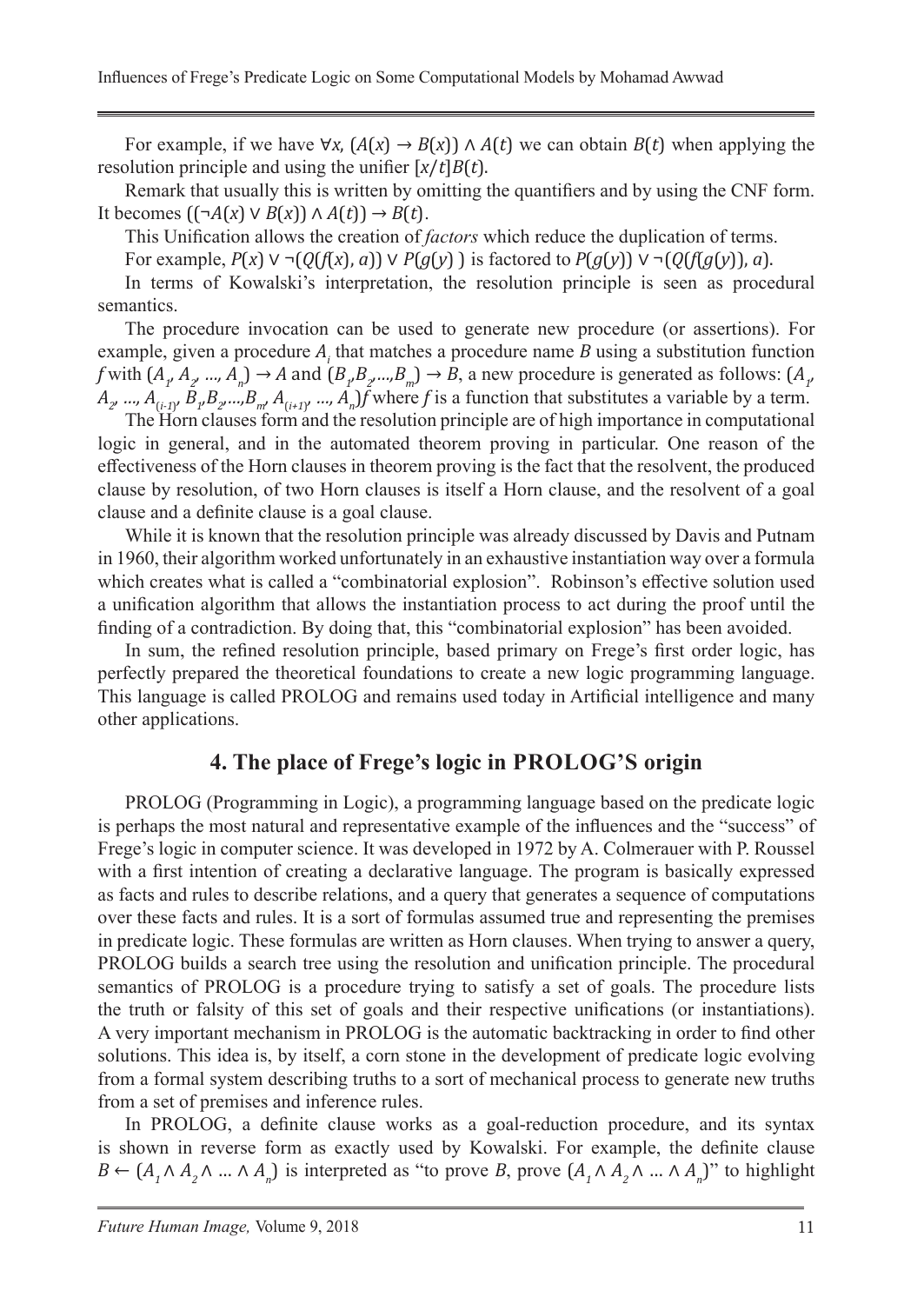the fact that to prove the goal *B*, the literals  $(A_1 \land A_2 \land ... \land A_n)$  have to be proved before. This corresponds again to Kowalski's semantics interpretation discussed above when B represents the procedure name and  $A_t$  to  $A_n$  are the procedure calls. This Horn clause is represented in PROLOG as follows:

B: - A1, A2, ..., An.

On the other hand, the proof by refutation is a central idea in PROLOG processing. For example, to prove a goal clause *C* in a program *P*, PROLOG adds the negation of  $C(\neg C)$  to the program and tries to find a contradiction (represented by false as result). So in order to prove *C*, PROLOG refutes not *C*. In the very used problem of solving the existential quantifier over a list of positive literals (∃*x*(*a* ∧ *b* ∧ … ∧ *k*)), the negation of this sentence will be treated as  $(\forall x(\neg a \lor \neg b \lor ... \lor \neg k))$  or again  $(\forall x(\text{false} \leftarrow (a \land b \land ... \land k)))$  and represented as ":- a, b, …, k".

Note once again that this existential clause (written here in Horn clause) was also replaced in the original Frege's system by the universal quantifier over the negation of the clause.

In this context, it is pertinent to mention that the resolution-based theorem proving uses the proof by refutation approach. In order to prove a sentence, it can be more suitable to obtain a contradiction when its negation is added to the system. This is often the case in computational logic. For that reason, most automated theorem proving use the proof by refutation.

The following section algorithmically highlights how PROLOG performs its computation when receiving a set of premises and how it applies the resolution principle.

## **5. Predicate logic and computational aspects of the resolution principle**

In this section, in addition to illustrating the resolution principle working in PROLOG through a detailed example, we develop a reflection on the comparison of the human-oriented and the machine-oriented reasoning in a deductive system. We will see, for example, why the predicate logic using the resolution principle is very effective when executed by a computer. In this sense, the computational aspect and relevance of applying such a principle on a first order logic is highlighted.

As we have seen, the Horn clauses, a subset language of predicate logic combined with the principle of resolution/unification constitute the heart of computation process in logic programming languages such as PROLOG.

The mechanical proof of a formula or the Resolution proof algorithm can be described as follows:

- 1. Given a set of theorems as a knowledge base (KB) written in conjunctive normal form (CNF), and a formula F to be proved, the negation of F is added to the KB.
- 2. Repeat until no more clauses to be resolved:
	- Find resolvable clauses by applying the resolution/unification principle (matching/instantiation) and add the result (the resolvant) to the KB.
	- If the resolvant is false (NIL), declare the formula  $F$  true (because its negation is false)
- 3. Declare the formula F false.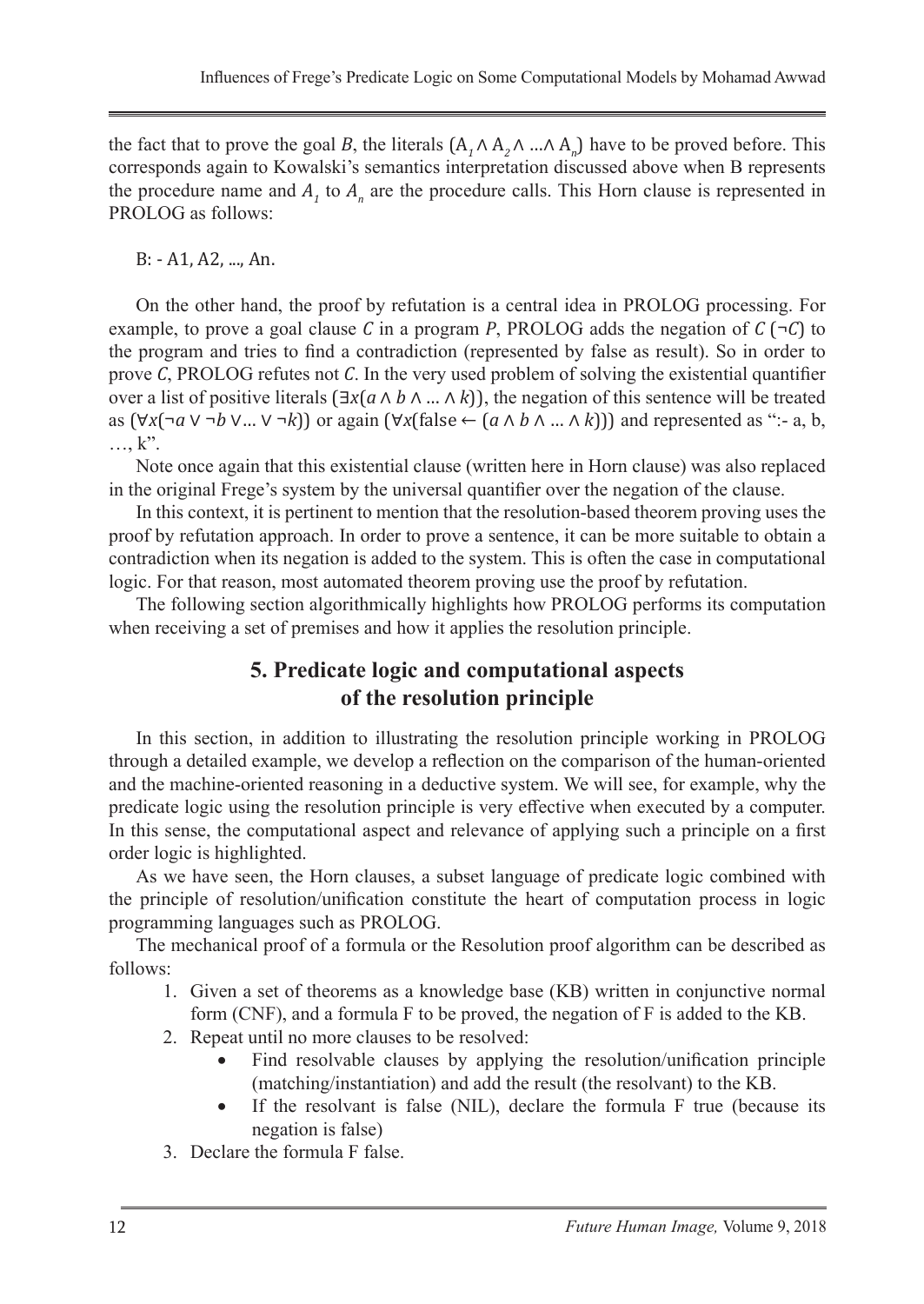Influences of Frege's Predicate Logic on Some Computational Models by Mohamad Awwad

Note that in the preceding algorithm a decision of type True/False is given without explicitly listing the many possible solutions that a potential conjecture can generate. This is exactly the case in the following example in which we go a little further than finding a simple Yes/No answer. We introduce a KB having a main request conjecture with a variable. This means that the procedure's objective is not only to check the validity of the conjecture, but also to generate all possible solutions (if they exist) by finding the list of values that can be instantiated to this variable. In particular, the sentence Loves (Marc, x) initiates a search process of all "values" of x that Marc loves.

Who does Marc love?

- ∃ x: Loves (Marc, x)
- The Knowledge base written in clausal form is as follows:
- 1.  $\neg$ Sees (Marc, v)  $∨$  Loves (Marc, v)
- 2. Sees (Marc, Mary)
- 3. Sees (y, Alice)
- 4. Sees (z, Mother(z))

The given #5 is the negation of the original conjecture to be proved. Using a variable x it is seen as a question that calculates all possible values of x.

5. ¬Loves (Marc, x) (since  $\neg \exists x: Loves (Marc, x) \iff x: \neg Loves (Marc, x))$ 

The resolution with 5 and 1 unify(Loves(Marc, x), Loves(Marc, v)) =  $\{x/v\}$  means x is substituted by v and gives:

 $6. -Sees$  (Marc, v)

Three possible resolutions can be calculated:

- With 6 and 2 unify(Sees(Marc, v), Sees(Marc, Mary)) =  $\{v/Mary\}$
- With 6 and 3 unify(Sees (Marc, v), Sees (y, Alice)) =  $\{y/Marc, v/Alice\}$
- With 6 and 4 unify(Sees (Marc, v), Sees  $(z, \text{Mother}(z)) = \{z/\text{Marc}, v/\text{Mother}(z)\}\$

These 3 unifications give, respectively, three possible solutions:

- Loves(Marc,x) with  $\{x/v, v/Mary\}$  (i.e. Marc loves Mary)
- Loves(Marc,x) with  $\{x/v, y/Marc, v/Alice\}$  (i.e. Marc loves Alice)
- Loves(Marc,x) with  $\{x/v, z/Marc, v/Mother(z), \}$  (i.e. Marc loves his mother)

This example shows at least two significant facts. The first of these is that it only uses the resolution principle based on Unifying/Instantiating rules written in clausal forms. Secondly, if these rules become much more complex, the mechanical deduction process remains exactly the same. These two points, complex rule/one mechanism, constitute a very suitable Machine-oriented approach in order to obtain new deductions. This approach, when implemented with specific search algorithm such as a backtracking procedure, can be executed in a very effective way.

Typically, a Human-oriented deduction is based on a sequence of simple deductive steps each of which is easy to be "humanly" verified based on the premises, the preceding steps, and also simple rules of inference. The number of steps generated to obtain a final deduction could be very long, but it is still possible to use by an intuitive-human mechanism.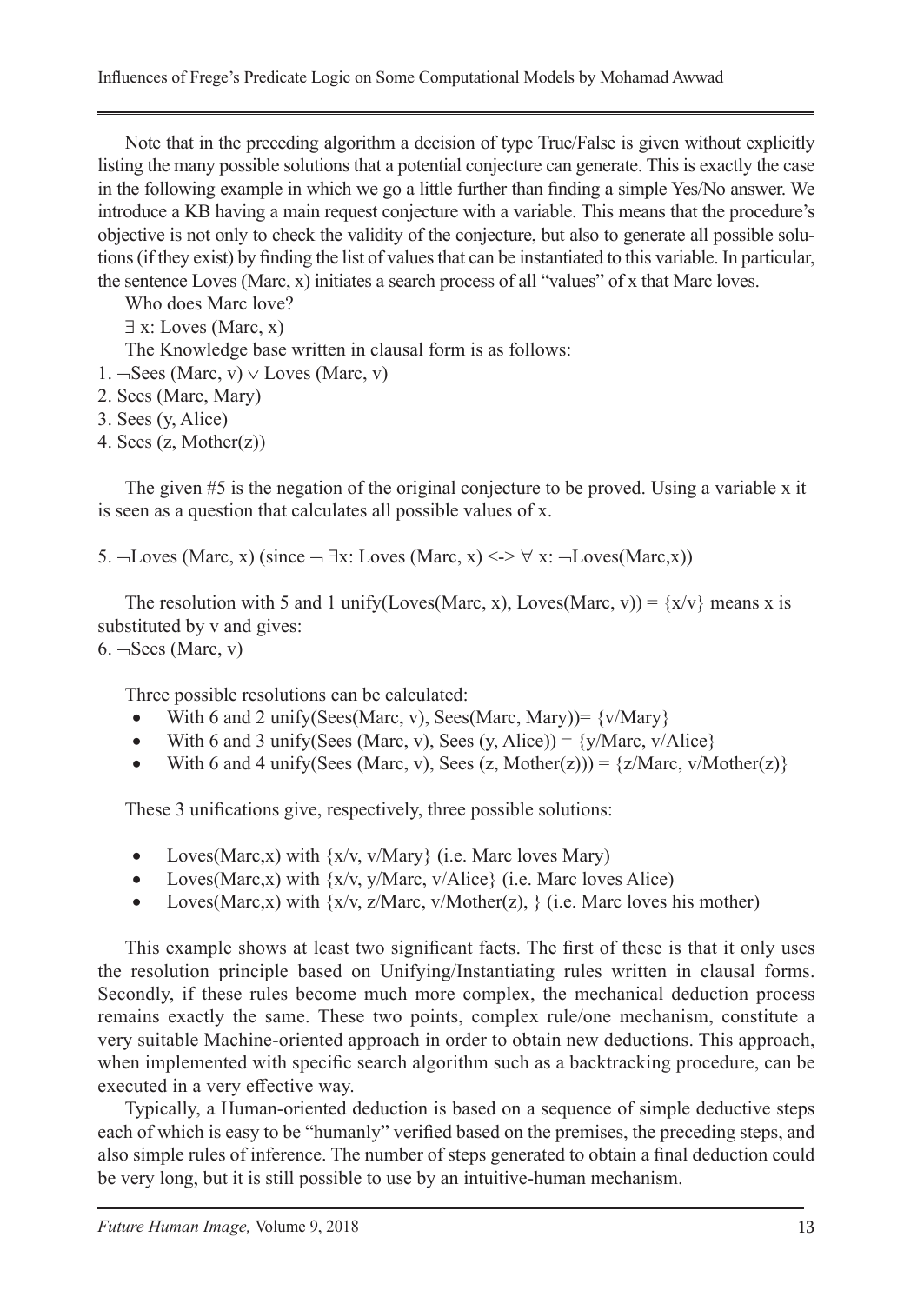However, this mechanism, due to various reasons, is absolutely ineffective when executed by a computer. The first of these is that computers, for instance!, have no "intuition". Secondly, a potentially big number of steps based on different rules of inference easily creates a *combinatorial explosion* in term of execution effectiveness. Additionally, a more complex but few number of inference rules are much better executed by a computer. This is exactly how and what a resolution principle produces when implemented in a modern computer. The combinatorial explosion is, then, avoided and more effective deductions are obtained. The resolution principle has also been already refined by Kowalski and Kuehner to obtain linear deductions (SL-Resolution) showing a very high performance in practical implementation. An example of implementing the linear resolution is the Edinburgh Structure-Sharing Linear Resolution Theorem Prover.

To give the reader a sense on the widespread disciplinary use of FOL, the following last part discusses one of the most successful applications of FOL in computer science, the automated theorem proving. Those powerful computer programs use, generally, many concepts discussed previously, in particular the proof by refutation combined with the resolution principle.

### **6. Predicate logic and automated theorem proving systems**

Another significant consequence of the predicate logic development in computer science is the automated theorem proving systems.

In this section, we describe these systems by linking them mainly to the first order logic, and then we discuss the use of such programs to solve theoretical problems as well as solving industrial problems. We continue by giving some known ATP systems and representative applications where these systems are mostly used.

#### **6.1 Description of automated theorem proving**

Automated Theorem Proving (ATP) aims at the implementation of software that proves a conjecture assumed to be a true statement, to be logically derived from a set of premises. If this proof succeeds, the conjecture is then called theorem. The most used logical language in which the conjecture and the premises are introduced is a first order logic, but it could be written in higher order logic or a different logic's type.

In line with the preceding discussion showing the precision and the expressiveness of the first order logic, the formal way of accurately expressing the required statements (conjecture and premises) is a central strength of ATP. The problem is submitted without any ambiguity, and the proof mechanism of ATP tries to find a solution by applying exactly some of the computation approaches discussed above in this paper such as CNF, Resolution and Unification principle, etc.

In most of ATP systems, the proof of a theorem or the disproof of the conjecture is followed by a detailed description of the steps that lead to the final conclusion. The user, when following these, usually very large, steps, can better understand why the conclusion is derived or not from the premises. Moreover, sometimes these detailed steps constitute by themselves a more interesting solution to the problem than a simple Yes/No answer. For example, given an initial configuration of a game with an objective to check if another configuration can be reached (i.e. a winning configuration), the provided steps by the ATP proof constitute exactly the steps to follow in order to solve the problem (to win in this example). These points make, generally the ATP systems very powerful computer programs able to solve hard problems using an "acceptable" time complexity. The ATP techniques are diverse. The most popular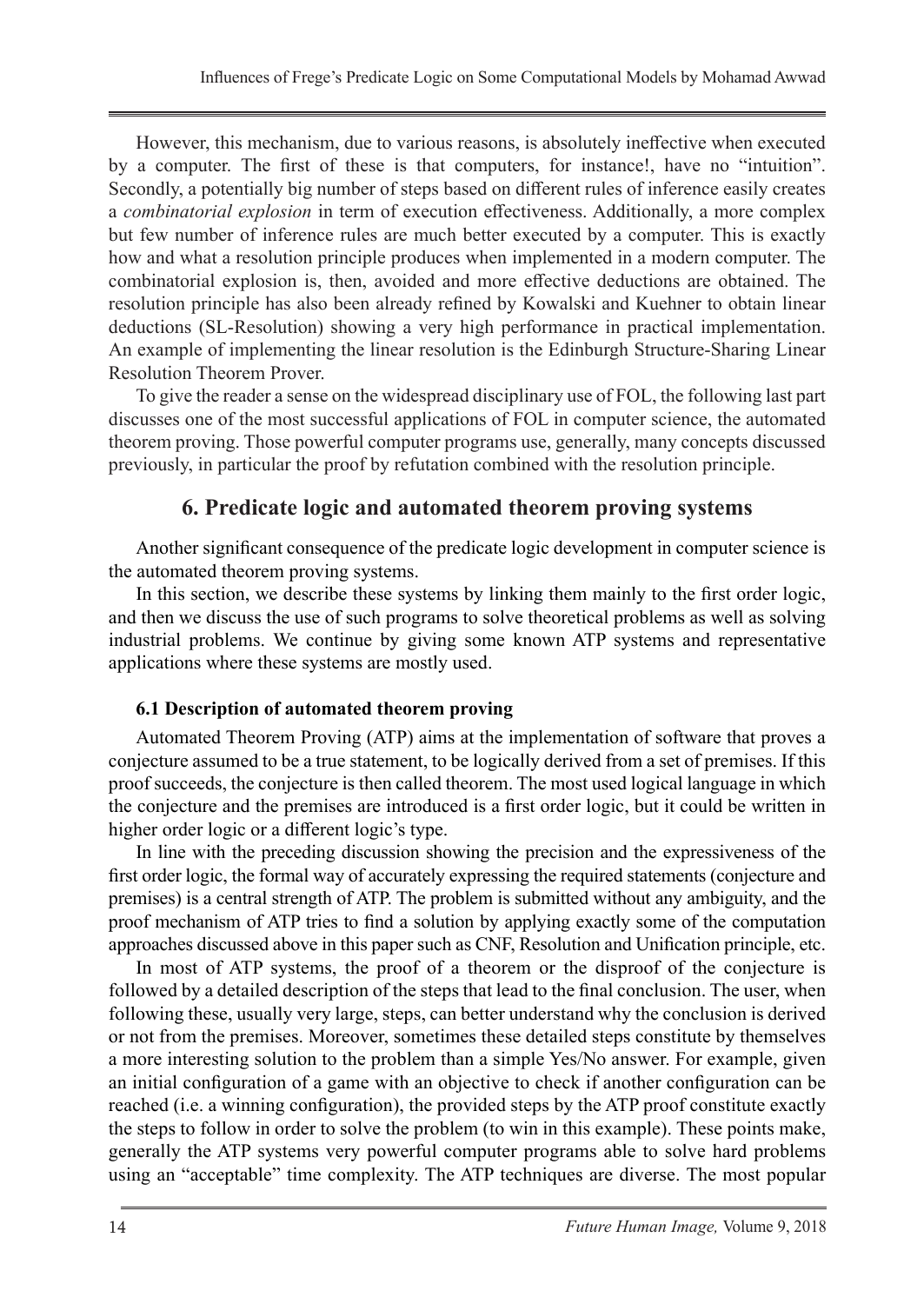techniques are, among others, First-order resolution with unification, Model elimination (Loveland), Model checking, Higher-order unification.

#### **6.2 Main applications of ATP systems**

The ATP systems or what is called *Provers* are used in different domains, and the main successful uses were related to logic, mathematics, computer science, and engineering. Originally, the ATP systems have been implemented to prove mathematical conjectures. Nowadays, it covers a very large variety of domains, but the most used applications concern certainly formal methods for software verification and design, and hardware verification. The use of ATP in this type of application is of huge commercial importance. It could prevent costly many errors that potentially exist in, for example, a hardware integrated circuit implemented in any scientific machine's component (medical instrument, robot, nuclear controller, space engine, etc.).

Many applied successful examples of ATP systems in mathematics, software and computer engineering are given below in the text.

#### **6.3 Propositional provers versus first-order provers**

The difference of expressiveness between the propositional logic and the first order logic remains significant when these two logics types are used to implement two different provers of the corresponding logics. This section discusses these two types of provers without ignoring some basic technical improvements that first order provers have realized.

A propositional prover (or SAT solver), based in propositional logic, is basically a Boolean satisfiability solver where the problem is expressed as Boolean terms. The SAT solvers (such as zChaff) are very useful but the Boolean expressions become rapidly very large and the expressiveness of such expressions is generally very limited. These two points constitute the basic weaknesses of a typical SAT solver. Note that the SAT problem turned out to be the first proved NP-complete problem, which generally takes an exponential complexity to solve a substantial problem.

On the other hand, a First order logic theorem prover, which includes quantifiers and predicates, is much more expressive than a SAT prover. The main strength is the Robinson's resolution principle implemented in first order logic that makes the steps of a search proof mechanical. This category of provers is certainly one of the most mature and developed parts of the ATP systems. A problem is usually expressed in a natural way using an expressive specification.

It is useful to mention that some problems requiring equality for better expressiveness are not always running effectively under a classic first order logic prover. Consequently, many modern provers including equality (Equational theorem provers, such as E prover) have been developed to overcome this obstacle. In general, these sorts of provers implement specific search heuristics for a better performance. This approach that uses search heuristic and based on first order logic prover is very applied in modern machine learning, an ability given to computers that act and learn without being explicitly programmed.

Importantly, one of the most significant and first successes of first order logic provers was software verification. Specifically, the provers verify the correctness of programs written in different programming languages such as Ada, Pascal, or Java. One well-known example of program verification, Stanford Pascal Verifier, was implemented by David Luckham at Stanford University and based similarly on Robinson resolution principle.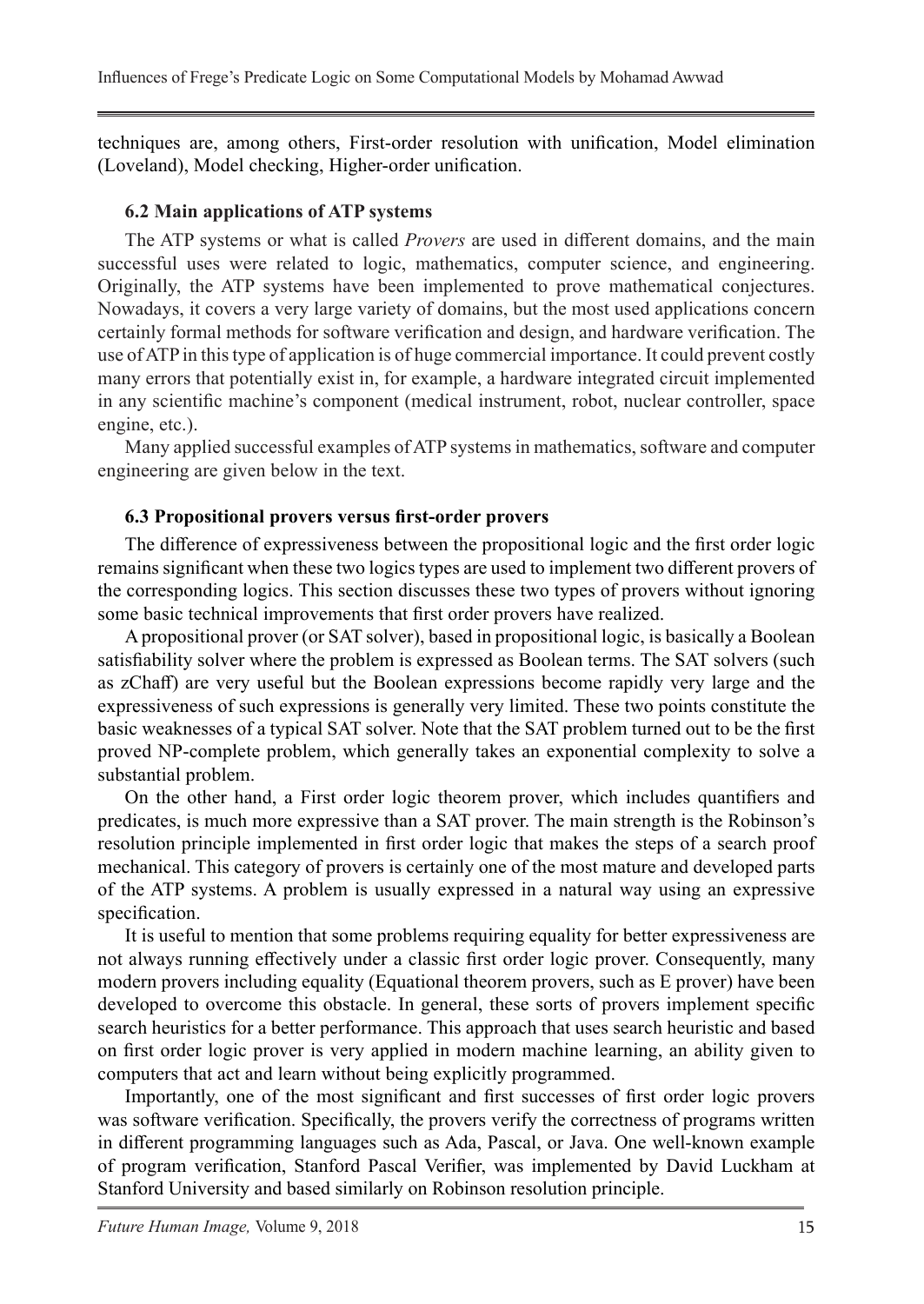Let us now select some renowned provers and discuss their characteristic and successes. The following section is dedicated for this objective.

#### **6.4 Some well-known provers in historical prospects**

In this paragraph, we discuss some basic examples FOL provers. One of the oldest provers (launched in 1989) is SETHEO, which was developed at the Technical University of Munich. It is a high-performance system based on the goal-directed model elimination calculus.

Another FOL ATP is Vampire, which was developed in 1994 by Voronkov-Hoder and formerly by Riazanov at Manchester University. Vampire is used to solve a large variety of problems, but it is well effective in software verification, hardware design and verification, knowledge representation and reasoning, and Mathematical theorem proving.

The E prover is yet another example of a high-performance prover and friendly reasoning system. It was developed in 1998 by S. Shulz at Technical University of Munich. It is a full first-order logic prover, but built on a purely equational calculus.

EQP is another first order and equational logic prover designed at Argonne National Laboratory and very known to have proved Robbins' conjecture in 1998. One of its characteristics is the effectiveness of performing associative-commutative unification and matching operations.

As for the worth-mentioning Waldmeister prover is a unit-equational first-order logic developed at Max Planck Institute for Computer Science in 1998. It is known to have a high performance in terms of time and space complexity.

Another interesting example is that of W. McCune, at Argonne National Laboratory, who implemented Prover9 in 2004 as a successor of Otter and first-order and equational logic ATP. This prover has later been paired with Mace4.

Finally, SPASS, first order logic theorem prover with equality, has been launched in 2010 by Research Group Automation of Logic at Max Planck Institute for Computer Science, was extended to SPASS-XDB to incorporate facts from relational databases.

On the other hand, several higher order logic provers have been developed and accomplished, during the last 50 years, enormous number of tasks in, among others, Mathematics and engineering. ACL2, Coq, HOL, and Nqthm represent some of these provers.

As we have just seen, the use of provers based on Frege's first order is widespread and represents an essential tool in computer science. The ATP systems are used in a very large number of applications. The next subsection shows different domains that successfully use the ATP systems.

#### **6.5 ATP systems: some successful examples**

Historically, ATP systems have been solicited to prove interesting and hard problems in Mathematics (Graph theory, Group theory, Algebra, Geometry, etc.), Software design and verification, hardware verification, etc. The following selected examples show the wide range of applications in which ATP systems, and particularly FOL provers, are increasingly used to prove harder and costly important problems.

In the following, we list some successful ATP systems in various disciplines and fields.

#### **Mathematics**

 The FOL prover Otter has proved many results in quasi-groups and used by K. Kunen.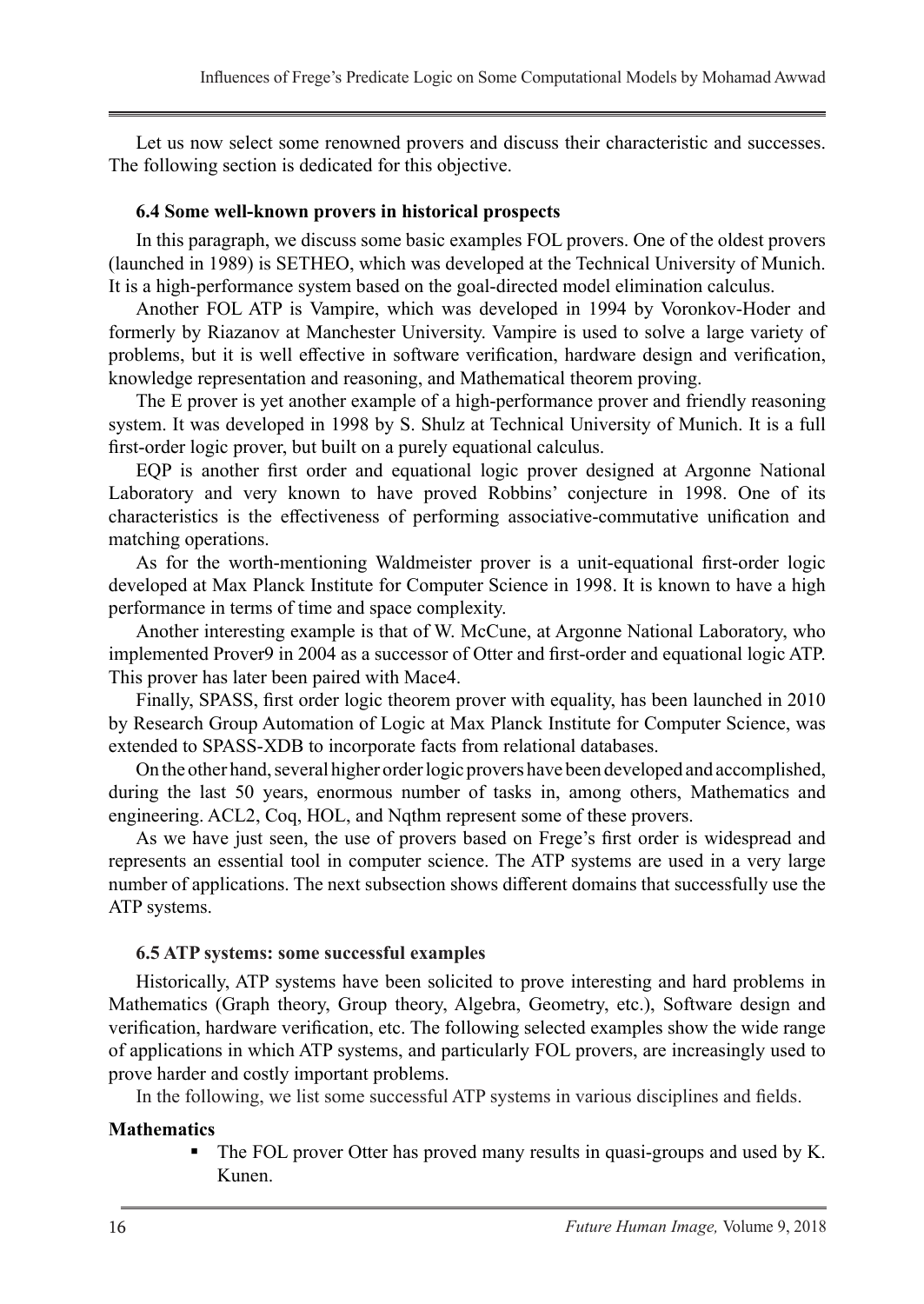- The FOL prover Otter has also been used by McCune to find minimal axiom sets and to solve other problems in Algebraic structures.
- The Japanese system ICOT helped to decide many quasi-groups problems and used by Fujuta-Slaney-Benett.
- The EQP (the equational Prover), a FOL prover, has been used to finally solve the Robbin's problem conjecturing that a specific set of axioms constitute a basis for Boolean Algebra.
- Geometry Expert, a geometry prover, has proved new results in Euclidean geometry.
- NUPRL, a higher order prover, has proved Higman's lemma and Gerard's paradox.

#### **Software Design**

- The project *Amphion*, financed by NASA, using Knowledge-Based Software Engineering, and based on formal methods (roughly provers) in order to automate software reuse that improve software productivity and quality.
- The system KIDS used to create scheduling algorithms using operations permitting the development of code from the specifications. This system was designed at Kestrel Institute.

#### **Software verification**

- The PVS system deals with scheduling applications and specification of space flight control procedures.
- The *KIV* (Karlsruhe Interactive Verifier) is used for different software verification applied to special functions, graph manipulation, verification of PROLOG program under WAM (Warren Abstract Machine).
- The *Key* project deals with the verification process related to object-oriented paradigm.

### **Hardware verification**

- Bell laboratories used the higher order logic HOL system as interactive environment theorem proving for industrial hardware verification.
- Some proofs of the correctness of codes related to the floating point division have been tested using the ACL2 system. These codes concerned specific types of AMD microprocessor. Similar type of verification has been done by Nqthm for the correctness of the FM9001 microprocessor.

This section has shown some representative fields in which the ATP systems are successfully used mainly by the experts for a research interest or for an industrial purpose. However, some ATP systems are now accessible online for different categories of users. The TPTP (Thousands of Problems for Theorem Provers) is an important example of an online library interface to many ATP systems developed at the University of Miami.

### **Conclusion**

This paper has mainly shown the indispensable role Frege's predicate logic has played in the foundations and development of the most popular logic programming language, PROLOG.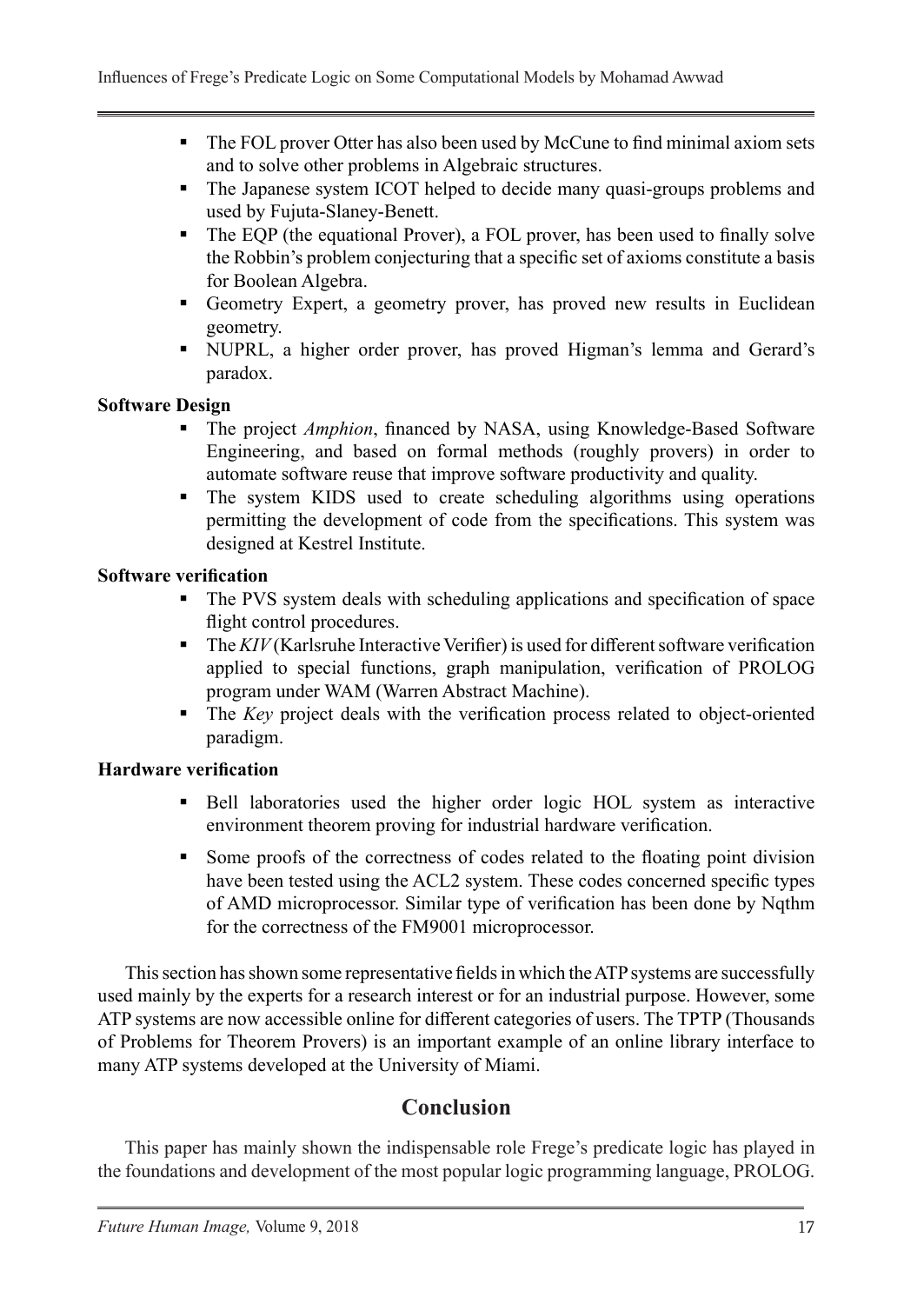The predicate logic supplemented by logic programming languages has led to the development of one of the most significant successful FOL-based fields in computer science: the ATP systems. The list of computer science applications that have benefited from the predicate logic is very long. Probably, each of these applications deserves a dedicated investigation.

For example, the Machine Learning in artificial intelligence, a capacity of computer systems to learn and act without preceding exhaustive programming took originally its basis from the FOL and logic programming language. In particular, the works of Muggleton in the early 1990s led to develop a special form of Machine Learning, inductive supervised machine learning called Inductive Logic Programming (ILP) that has logic programs as inputs and outputs.

A fascinating example of ILP that also deserves more investigation is program induction. Its main objective becomes not only to deal with examples but to induce a program from many examples of inputs and outputs.

These modern applications of computer science that took their basis from Frege's predicated logic and improved by other concepts prove, once again, that this logic type remains today relevant and fundamental in several computerized models.

### **References**

- Colmerauer, Alain; Kanoui, Henri; Passero, Robert, and Roussel, Philippe. *Un système de communication homme-machine en français* (french human-machine communication system), AI research group, Aix-Marseille university, Luminy, 1972.
- Curry, Haskell, and Feys, Robert. *Combinatory Logic.* North-Holland, 1958.
- Curry, Haskell; Hindley Roger, and Seldin Jonathan. *Combinatory Logic*, Volume 2. North-Holland, 1972.
- Davis, Martin. *Influences of mathematical logic on computer science*, In R. Herken, editor, The Universal Turing Machine: A Half-Century Survey, pages 315–326. Oxford University Press, 1988.
- Davis, Martin. *The Universal Computer*. Norton, 2000.
- Davis, Martin. *Engines of logic: mathematicians and the origin of the computer.* New York: W.W. Norton & Co., 2001.
- De Mol, Liesbeth, and Primiero, Giuseppe. *Facing computing as technique: towards a history and philosophy of computing*, Philosophy & Technology, 27, 3, pp 321-326, 2014.
- De Mol, Liesbeth, and Primiero, Giuseppe. *When logic meets engineering: introduction to logical issues in the history and philosophy of computer science.* History and Philosophy of Logic, 36 (3): 195-204, 2015.
- Frege, Gottlob (1879). *Begriffsschrift*, Eine der arithmetischen nachgebildete Formelsprache des reinen Denkens, English translation in Jean van Heijenoort (ed.), From Frege to Gödel: A Source Book in Mathematical Logic, 1879-1931, Harvard University Press, pp. 1-82, 1977.
- Gillies, Donald. *Logicism and the development of computer science*. A. C. Kakas and F. Sadri (eds,): Computational Logic, Springer-verlag Berlin Heidelberg, pp. 588-604, 2002
- Knuth, Donald. *Computer science and its relation to mathematics*. American Mathematical Monthly, 81, 323-343, 1974.
- Kowalski, Robert. *Predicate logic as programming language*, Proc. IFIP Cong 1974, North-Holland Pub Co, Amsterdam, pp 569-574, 1974.